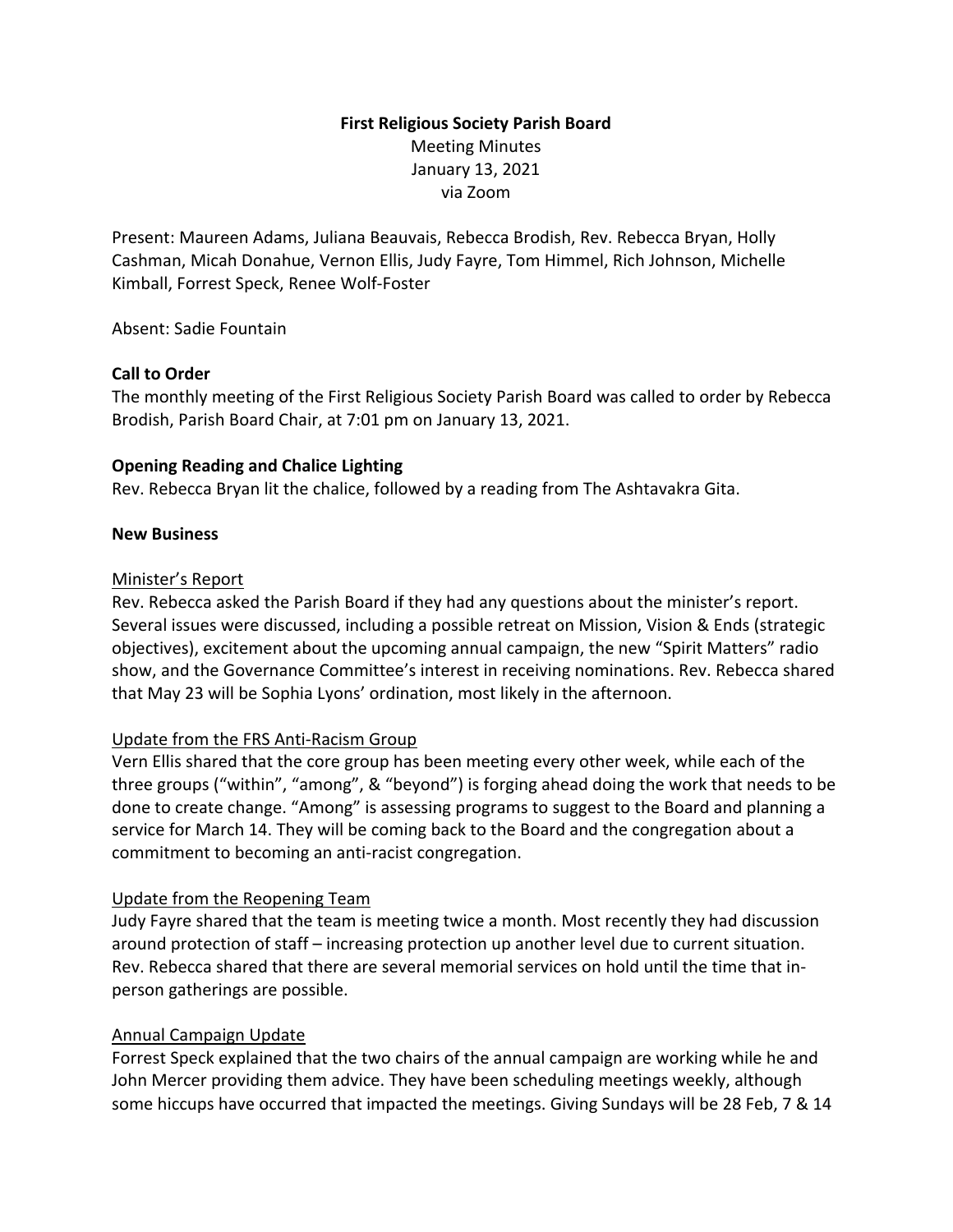March. The order of service is being created and the planning is coalescing around the phrase "the importance of looking forward". There will be a video to promote the campaign and notices for the Steeple. There is an urgent need to recruit the stewards; there is hope that new people will get involved. Training will be needed. A Q&A followed Forrest's report, including discussion about how the campaign might work differently this year due to covid-19 and whether people might be able to indicate that their pledge should automatically renew for future years. All members of the Board were encouraged to volunteer as stewards

# Update from the Finance Committee

Tom Himmel explained that some of the numbers in the submitted report are now obsolete because of some updates that were subsequently added. He shared the good news that contributions were up in December and that income is running ahead of expenses. Tom also shared that the roof repairs were finished in January. They ran about \$5,400. Justin has raised question about the ceiling and floor of choir room now that the leak has been fixed (paint peeling and chipping; maybe small holes). Tom explained that FRS did not qualify for the new round of PPP funding that is available. A Q&A followed Tom's report.

#### Update on Swasey Orphan Fund Recommendations

Rebecca Brodish updated the on-going work on the Swasey fund, explaining some next steps that the Board should take, including adding Rich Johnson (Treasurer) as the signer on the TD Bank account and a letter from the Board thanking individuals who had been involved overseeing the fund. Several more steps are needed to finish updating the fund, but Rebecca Brodish suggested coming back to these steps in the next meeting.

The following motion was made by Juliana Beauvais and seconded by Tom Himmel:

**Motion**: "I move that the Board approve to close the Calvert account as soon as possible and execute the transfer of all proceeds to the Swasey Orphan Fund TD Bank checking account. To accomplish this, Rich Johnson, Finance Treasurer, is to be added as a signer of the Calvert account. A letter from the Parish Board directing that he be added is required. Rich can provide details as to what is required. The Swasey Orphan Fund checking account would become the only holding account used for distributed funds available for award to beneficiaries."

**Vote**: The motion passed unanimously

# **Open Issues/Strategic Thinking**

Update on Salary Recommendations from Human Resources Subcommittee

Holly Cashman, co-chair of the Human Resources Subcommittee (HRS), reported on the HRS recommendations about FRS staff salary increases. Three options were presented, with the minimum being a 3.2% cost of living adjustment (COLA) and the strongest proposal being a COLA, raising of all FRS staff salaries to the midpoint of the salary range recommended by the UUA, and raising the minister's salary in year 2 of a three-year plan. Leslie Lawrence, HRS co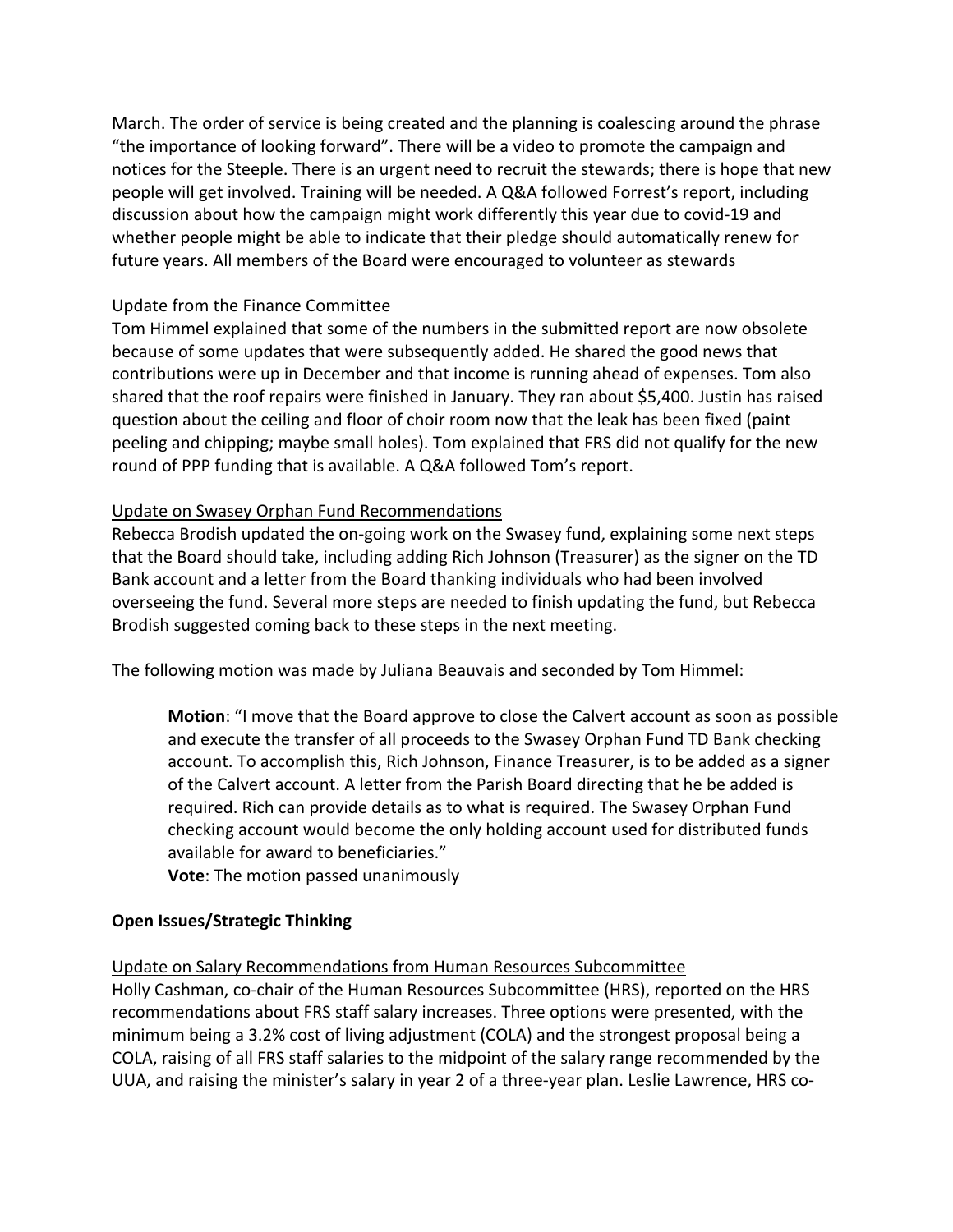chair, shared additional context/argument. A Q&A followed the HRS report, including discussion of the salary currently offered for the Director of Finance and Operations position.

The following motion was made by Judy Fayre and seconded by Rich Johnson:

**Motion**: "I move that the Board endorse the salary recommendations from the HRS of increasing those below Midpoint to Midpoint, provide Year 2 of 3 year salary increase to Minister and provide all others with 3.2% Cost of Living Adjustment (COLA)." **Vote**: The motion passed unanimously

The following motion was made by Rebecca Brodish and seconded by Tom Himmel:

**Motion:** "I move that the Board approve the current Director of Finance and Operations salary level of \$60,000 for this fiscal year." **Vote**: The motion passed unanimously

# Staffing

Leslie Lawrence (HRS co-chair) gave an update on the two on-going searches (multimedia, DFO). It is hoped that there will be good news in a couple of weeks on both searches. George Araneo from the Firehouse Center is on the multimedia position search committee.

The following motion was made by Rebecca Brodish and seconded Rich Johnson at 8.58 pm. *Motion*: "I move that we go into executive session." *Vote*: The motion passed unanimously.

The executive session ended at 9:31 pm.

# **Consent Agenda**

- Parish Board Minutes: December 9, 2020
- Finance Committee Minutes: January 7, 2021
- Program Council Minutes: December
- FRS Habitat for the Humanity Report January
- Chalice Circle Steering Committee January

The following motion was made by Rebecca Brodish and seconded by Judy Fayre:

*Motion*: "I move that all items on the Consent Agenda be approved." *Vote*: The motion passed unanimously.

#### Closing words

Rev. Rebecca Bryan shared closing words of reflection.

Judy Fayre reminded everyone to do the process check and emphasized how helpful it is that everyone to fill it out.